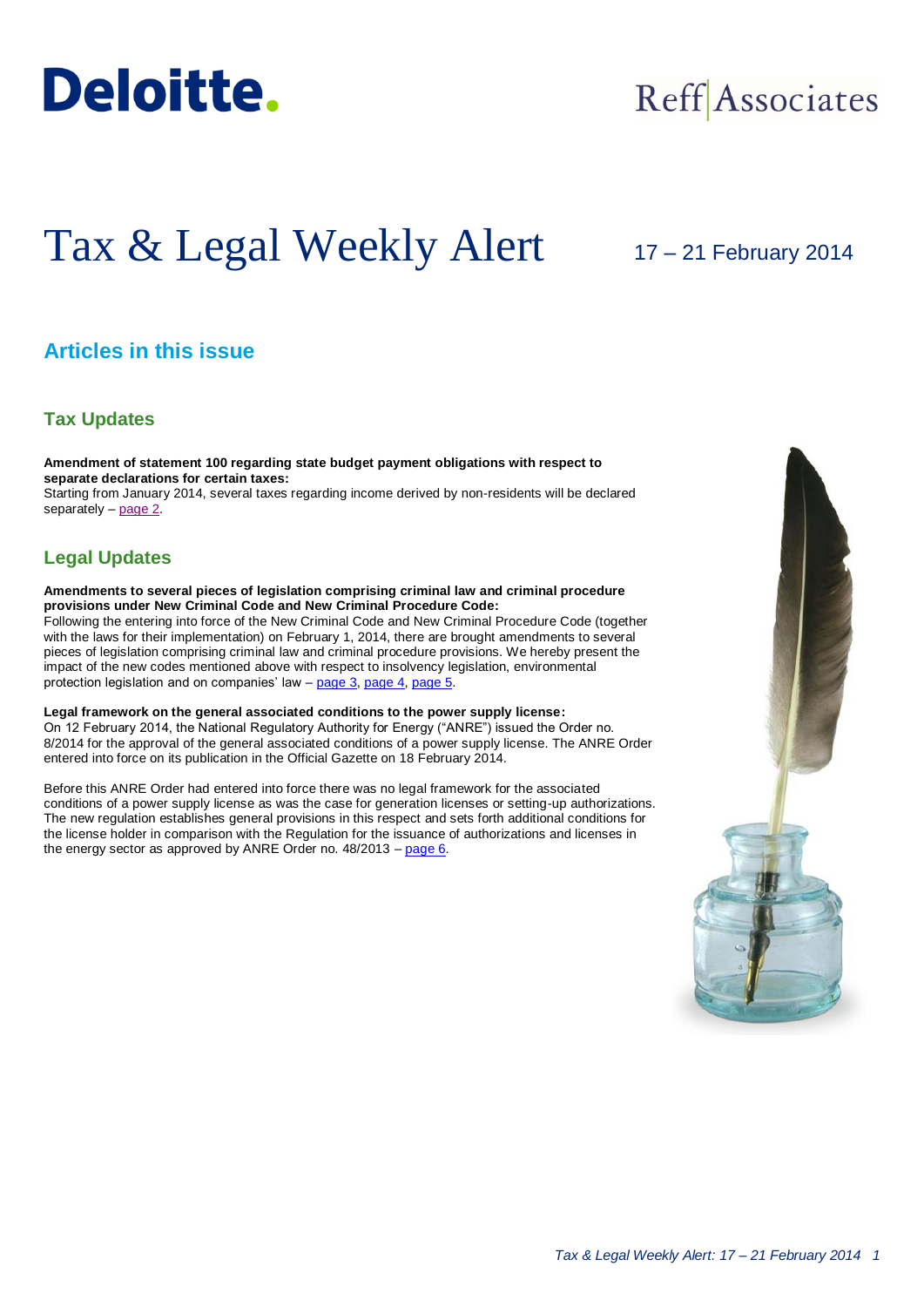## <span id="page-1-0"></span>**Amendment of statement 100 regarding state budget payment obligations with respect to separate declarations for certain taxes**

Starting from January 2014, the following taxes regarding income derived by non-residents will be declared separately:

- Tax on dividend income obtained in Romania by nonresidents;
- Tax on interest income obtained in Romania by non-residents;
- Tax on income from royalties obtained in Romania by nonresidents;
- Tax on income from fees obtained in Romania by nonresidents;
- Tax on income from sports and entertainment activities obtained in Romania by non-residents;
- Tax on income representing remuneration obtained by nonresident companies that act as administrator, founder or member of the managing board of a Romanian company;
- Tax on income from services performed in Romania or abroad by non-residents;
- Tax on income from awards obtained by non-resident individuals from competitions organized in Romania;
- Tax on income from gambling and gaming activities practiced in Romania by non-resident individuals;
- Tax on income from liquidation of a Romanian company , obtained by non-residents.

The appropriate field should be selected when filling-in the statement.

#### **Contact us:**

#### **Dan Badin**

Tax & Legal Partner-in-Charge +40 21 207 53 92 [dbadin@deloittece.com](mailto:dbadin@deloittece.com)

**Andrei Tercu** Manager +40 21 207 56 16 [atercu@deloittece.com](mailto:atercu@deloittece.com)

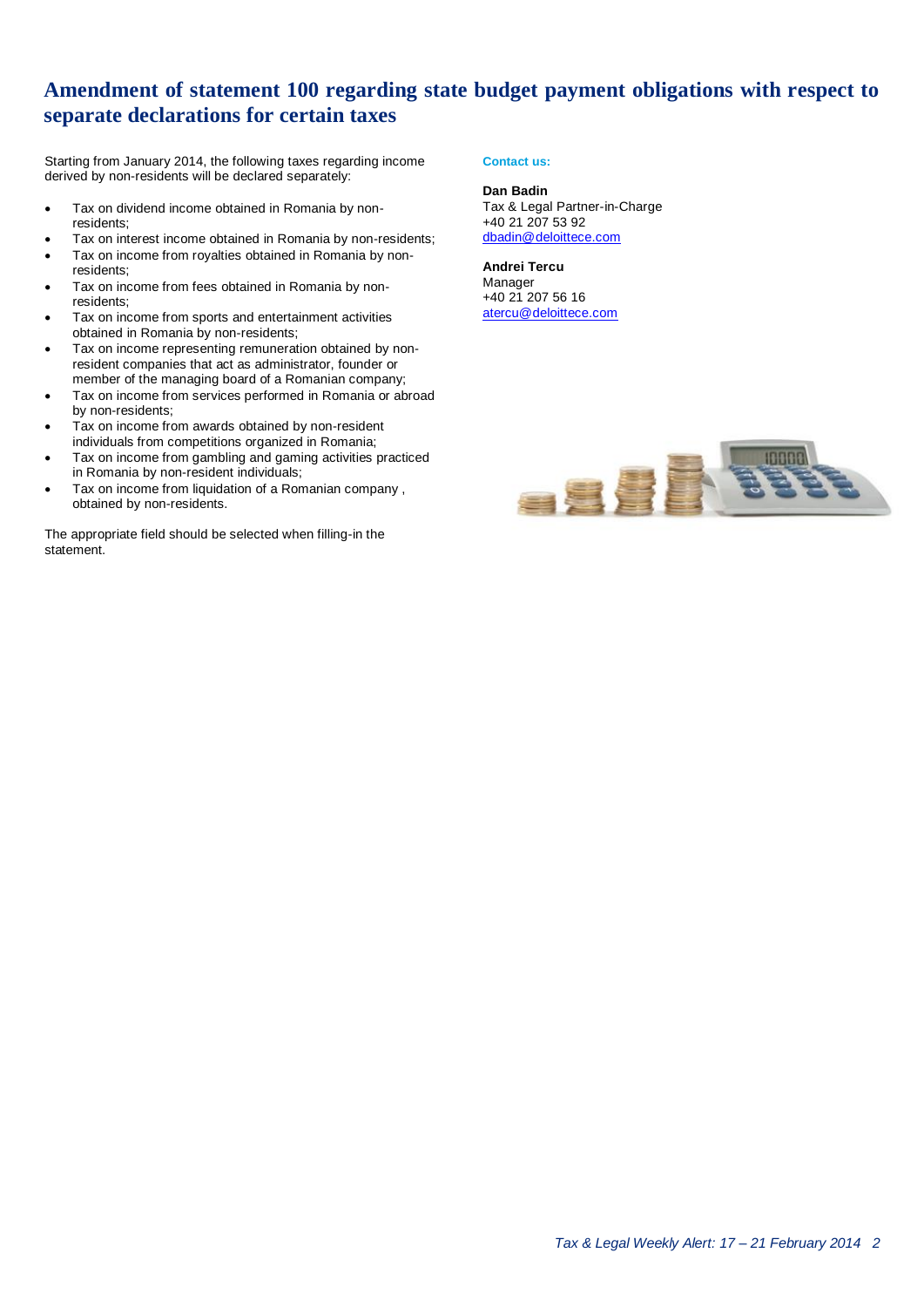## **Amendments to insolvency legislation under the New Criminal Procedure Code**

On February 1, 2014, Law no. 255/2013 for the implementation of the Criminal Procedure Code entered into force. The law mainly regulates the implementation of the new Criminal Procedure Code and, in subsidiary, amends several piece of legislation comprising criminal procedure provisions. As regards the insolvency legislation, the Criminal Procedure Code amends, among others, two articles of Law no. 85/2006 regarding the insolvency procedure (the "Insolvency Law") with the view of protecting the owners of receivables consisting of compensation for damages resulting from a criminal offense.

#### **Individual enforcement of insolvent debtors for damages resulting from criminal offenses**

Through the amendment of article 36 of the Insolvency Law, actions taken within a criminal trial for recovering receivables against the debtor or its patrimony will not be suspended by law following the opening of the insolvency procedure.

Practically, this means that if a creditor owning a receivable consisting of compensation for damages resulting from a criminal offense committed by the insolvent debtor, participates as a civil plaintiff in a criminal trial, escapes the joint character of the insolvency procedure. This creditor will be able to recover its claim against the debtor by resorting to common law before the liquidation of debtor's assets under the insolvency procedure and without having to comply with the distribution order provided by the Insolvency Law.

#### **Amendments regarding the alienation of assets affected by precautionary measures ordered by a criminal court**

According to the amendments of article 53 of the Insolvency Law, the assets alienated by a judicial administrator or liquidator during an insolvency procedure shall be acquired free from any encumbrances, warranties or liens, except for precautionary measures (in Romanian "*masuri asiguratorii*") or specific preventative measures established during the criminal trial.

Thus, the creditor will be able to track assets affected by precautionary measures ordered by the criminal court in the hands of the adjudicator even if they were acquired in the insolvency procedure. Practically, such an amendment may result in blocking the sale of the insolvent debtor's assets affected by precautionary measures because it is unlikely that a buyer would be willing to acquire assets assuming the risk of subsequent enforcement.

#### **Amendments regarding criminal offenses**

The criminal offenses covered initially by Law no. 85/2006 of simple bankruptcy, fraudulent bankruptcy and fraudulent management will be transferred to the Criminal Code with no change in their substance.

#### <span id="page-2-0"></span>**Contact us:**

#### **[Andrei Burz Pinzaru](mailto:aburzpinzaru@deloittece.com)** Partner +40 21 207 52 05

#### **[Florentina Munteanu](mailto:fmunteanu@deloittece.com)** Associate Partner

+40 21 207 52 75

**[Andrea Grigoras](mailto:agrigoras@deloittece.com)** Senior Associate +40 21 207 98 16

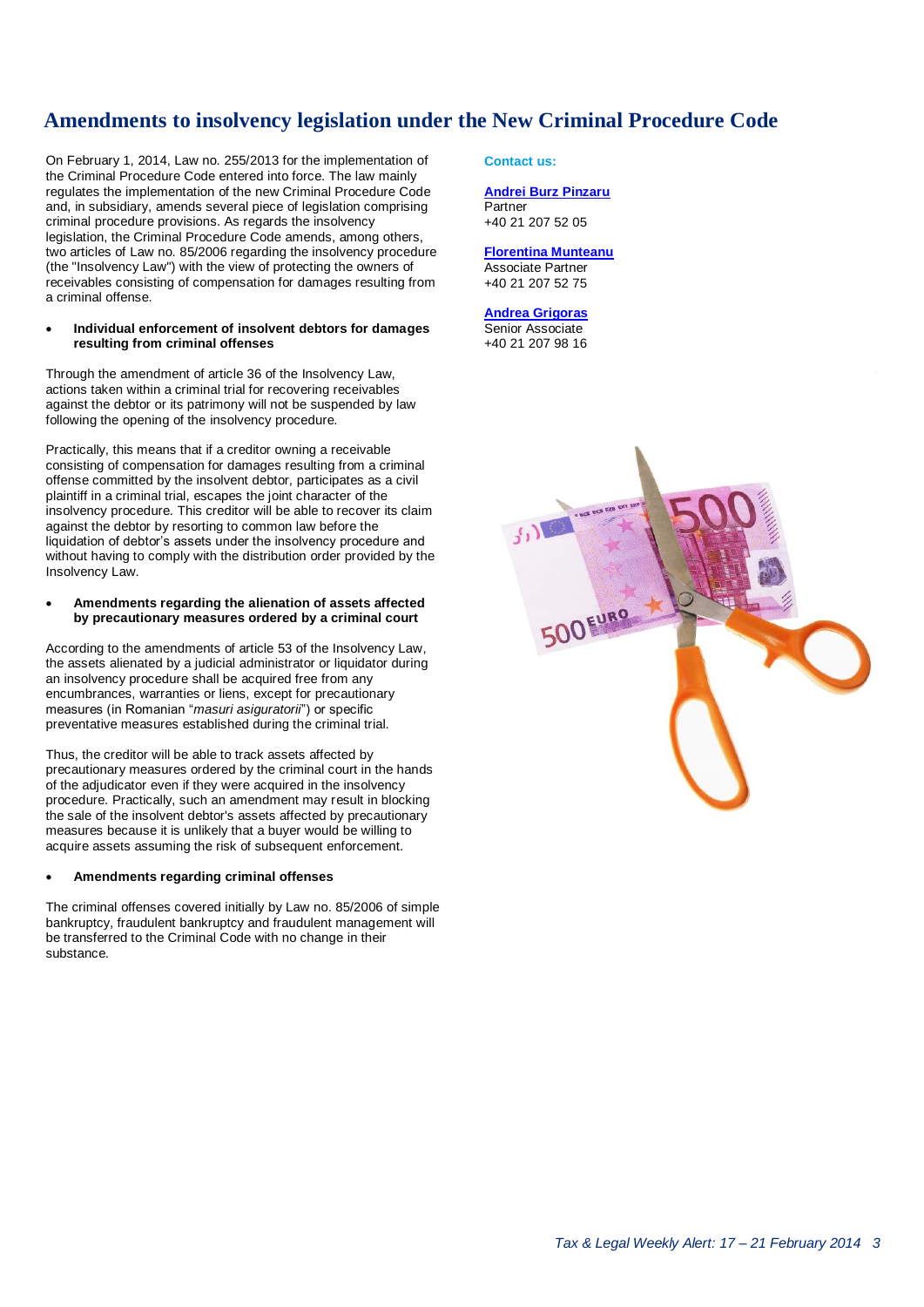## **Amendments brought to Companies' Law no. 31/1990 under the New Criminal Code**

On February 1, 2014, Law no. 286/2009 implementing the Criminal Code came into force. On the same date, Law no. 187/2013 for the application of the New Criminal Code ("Law no. 187/2012") also came into force, bringing a series of amendments to several laws. including the Companies' Law no. 31/1990 ("Law no. 31/990" or "The Companies' Law").

Most amendments concern Title VIII of Law no. 31/1990, chapter Offenses and Crimes. The most important changes brought by the law include: decreasing sanctions for criminal offenses, providing the penalty of fine alternatively with the one of imprisonment for most of the criminal offenses, as well as extending category of persons who can be persecuted for criminal offenses regulated by Law no. 31/1990.

#### **1. Legal regime of penalties.**

Sanctions have been reduced for a series of criminal offenses provided by Law no. 31/1990. Of these, the most important are:

- the act of presenting false or inexistent data regarding the incorporation of the company, its economic conditions, or the act of hiding data or refusing to provide such data under the conditions provided by the law (regulated by article 271 of the Companies' law) is sanctioned with imprisonment from **6 months to 3 years or with a fine**, unlike the former provision under which the sanction was **imprisonment from 1 to 5 years**.
- the act of selling or purchasing shares, using the company's assets or credit, or lending in any form from the company which it manages, from a company under its control or from a company which controls the one it manages, producing in bad faith a loss for the company (regulated in article 272 of the Companies' law) is sanctioned with **imprisonment from 6 months to 3 years or with a fine**, unlike the former provision under which the penalty was **imprisonment from 1 to 3 years**.
- the act of spreading false news or using other fraudulent means with the purpose of increasing or decreasing the value of the company's shares or bonds in order to obtain a profit in the damage of the company, as well as the act of collecting or paying dividends from fictitious profits or profits which could not be distributed (regulated in article 2721 of the Companies' law) is sanctioned with **imprisonment from 1 to 5 years or with a fine**, unlike the former provision under which the penalty was **imprisonment from 2 to 8 years**.
- the act of issuing shares or bonds without observing the legal provisions, or to use them in a fraudulent manner (regulated in article 273 of the Companies' law) is sanctioned with **imprisonment from 3 months to 2 years or with a fine**, unlike the former provision under which the penalty was **imprisonment from 6 months to 5 years**.

#### **2. Persons who can be persecuted for crimes provided by Law no. 31/1990**

Prior to the amendments brought by Law no. 187/2012, active subjects who can be persecuted for the crimes provided by Law no. 31/1990 could have been: the founder, the administrator, the director, the executive director or the legal representative of the company. Currently, the category of persons who can be persecuted for crimes provided in mentioned chapter has been extended. Consequently, the category of persons who can be held criminally liable are: the founder, the administrator, the chief executive, the director, **the member of the supervisory board or the directorship** or the legal representative of the company.

#### <span id="page-3-0"></span>**3. Decriminalization of certain offenses**

The following acts are no longer provided as criminal offenses by Law no. 31/1990:

- the act of carrying out trading activities in favour and on behalf of companies set up abroad in cases where the conditions stated by the respective law for their operation in Romania are not satisfied (Article 280 from the Companies' Law was repealed);
- the act of determining the set-up of a company based on a fake article of association (Article 2802 was repealed)
- **4. Providing certain actions as criminal offenses**
- the act of carrying out the resolutions of General Meeting of Shareholders regarding the change of the legal form of the company, merger, dissolution, reorganization or decrease of share capital without informing the judicial authority or in breach of the prohibition provided by the latter, in the case where criminal prosecution was initiated against the company, is provided as a criminal offense and is sanctioned with **imprisonment from one month to one year or with a fine** (according to Article 274 letter c from the Companies' Law)
- **5. Prohibitions against becoming founder/administrator in a company**

Law no. 187/2012 brings amendments to criminal offenses which determine that a person cannot hold the position of founder or member of management and supervisory bodies of a company. Thus, under the new regulations, the following criminal offenses have the above consequences: crimes against property by disregarding trust, corrupt acts, embezzlement, forgery of documents and tax evasion as provided by Law no. 656/2002 on preventing and sanctioning money laundering, as well as for setting up some measures for preventing and combating terrorism financing, republished, or for the crimes provided by Law no. 31/1990.

#### **Contact us:**

#### **[Andrei Burz Pinzaru](mailto:aburzpinzaru@deloittece.com)**

**Partner** +40 21 207 52 05

#### **[Georgiana Singurel](mailto:gsingurel@deloitteCE.com)**

Associate Partner +40 21 207 52 86

#### **[Diana Fejer](mailto:dfejer@deloittece.com)**

Managing Associate +40 21 207 52 53

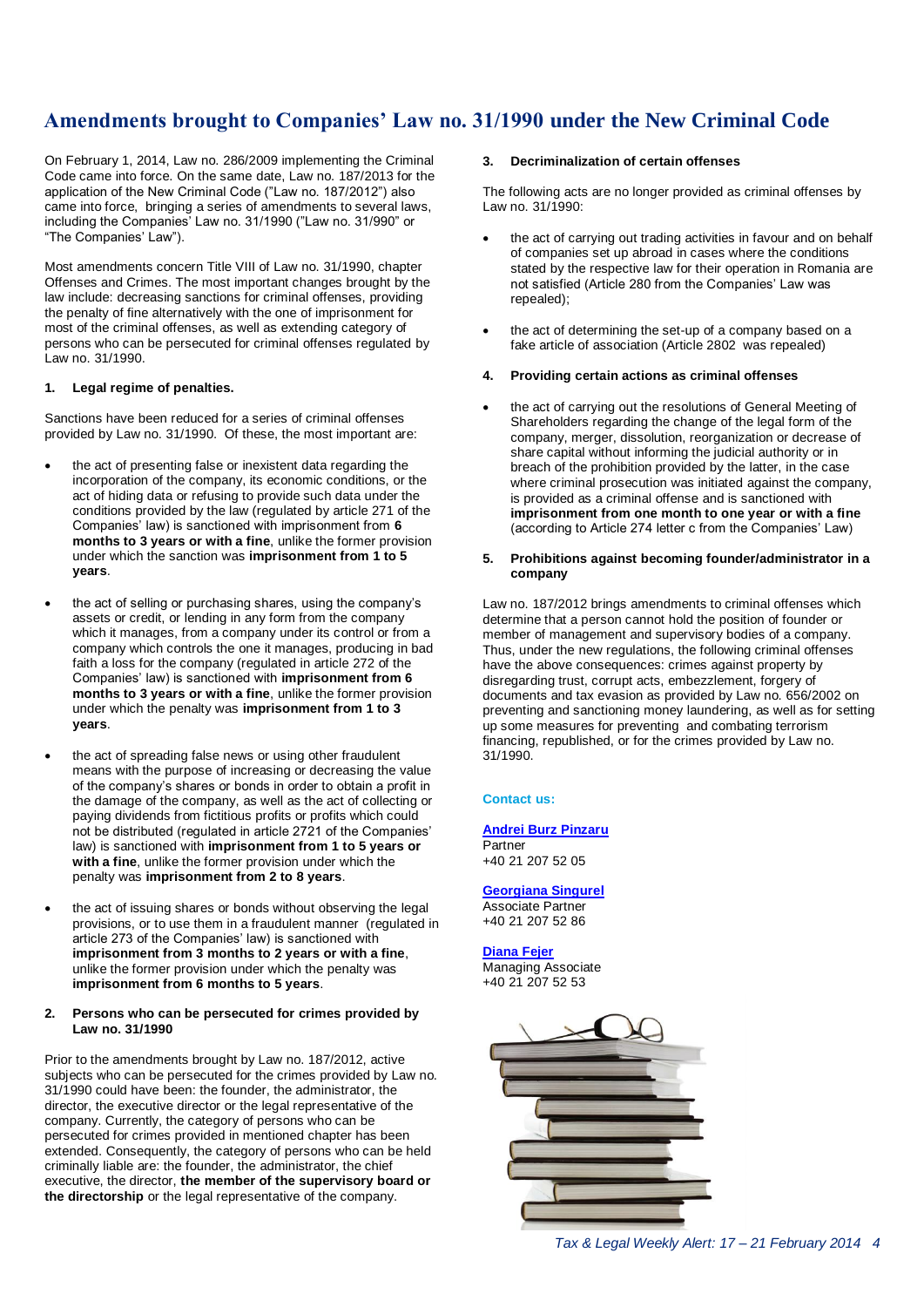## **Amendments to environmental protection legislation under the New Criminal Code**

Law no. 187/2012 for the implementation of Law no. 286/2009 regarding the Criminal Code entered into force on 1 February 2014 (the **Law**"). The Law mainly regulates the implementation of the new Criminal Code of Romania, jointly with the amendment of various other pieces of legislation.

In what regards environmental related legislation, we highlight below the main changes:

#### **I. Government Emergency Ordinance no. 195/2005 on environmental protection ("GEO 195/2005")**

- 1. The Law changed the limits of sanctions that had been applicable to the committed acts clasified as criminal offenses. A special case is the criminal offense of pollution by means of discharge into the atmosphere or on the ground of wastes or hazardous substances. This offense has been modified in that it has eliminated (i) the discharge of waste into water and (ii) the word "acknowledging". The direct consequence of the later change is that an act is now considered a criminal offense regardless of the form of guilt under which the person is acting.
- 2. The Law also repealed the following criminal offenses:
	- Non-compliance with restrictions or prohibitions established to protect water and the atmosphere, provided by legislation in force;
	- The use of dangerous baits and using electrical means to kill wild animals and fish, for consumer use or marketing purposes;
	- Non-compliance with restrictions and prohibitions during hunting and fishing of protected species or temporarily forbidden by law, in strictly protected areas according to specific regulations;
	- Improper application or failure to take measures in case of nuclear accident;
	- Determining, by will, of pollution by discharging or submerging substances or hazardous waste into natural waters, directly or from ships or floating platforms.

Note that, although these actions are no longer classified as criminal offenses under special legal provisions, they can be further classified as criminal offenses under the provisions set forth by the Criminal Code.

#### **II. Law no. 211/2011 on waste regime ("Law 211/2011")**

The Law amends Law 211/2011 as follows:

- It introduces fines that may be applied in case of occurrence of a criminal offence, as an alternative sanction to imprisonment from 6 months to 5 years;
- It classifies, as a criminal offense, the failure to take, or the violation of, compulsory measures for carrying out the collection, transport, recovery and disposal of hazardous waste activities;
- With regard to the criminal offense of refusal to return to the country of origin of the waste introduced into the country and who's return was ordered by the competent authority, the Law provides that this is applicable for waste that has been introduced into the country for any other purpose other than elimination;
- The act of accepting waste that has been smuggled into the country and/or wastes introduced into the country for other purposes than elimination and which has not been used for the purpose for which it was introduced, cannot be committed by any natural or legal person, the active subject of this criminal offence can only be operators of waste warehouses/ incinerators.

<span id="page-4-0"></span>We are at your disposal for additional information in this respect or tailored analysis of their impact your company's activity.

#### **Contact us:**

#### **[Robert Ionita](mailto:rionita@deloittece.com)** Associate Partner

+40 21 207 52 32

#### **[Adina Gutiu](mailto:agutiu@deloittece.com)** Senior Associate

+40 21 207 56 98

#### **[Mihai Petre](mailto:mipetre@deloittece.com)**

Senior Manager +40 21 207 53 44

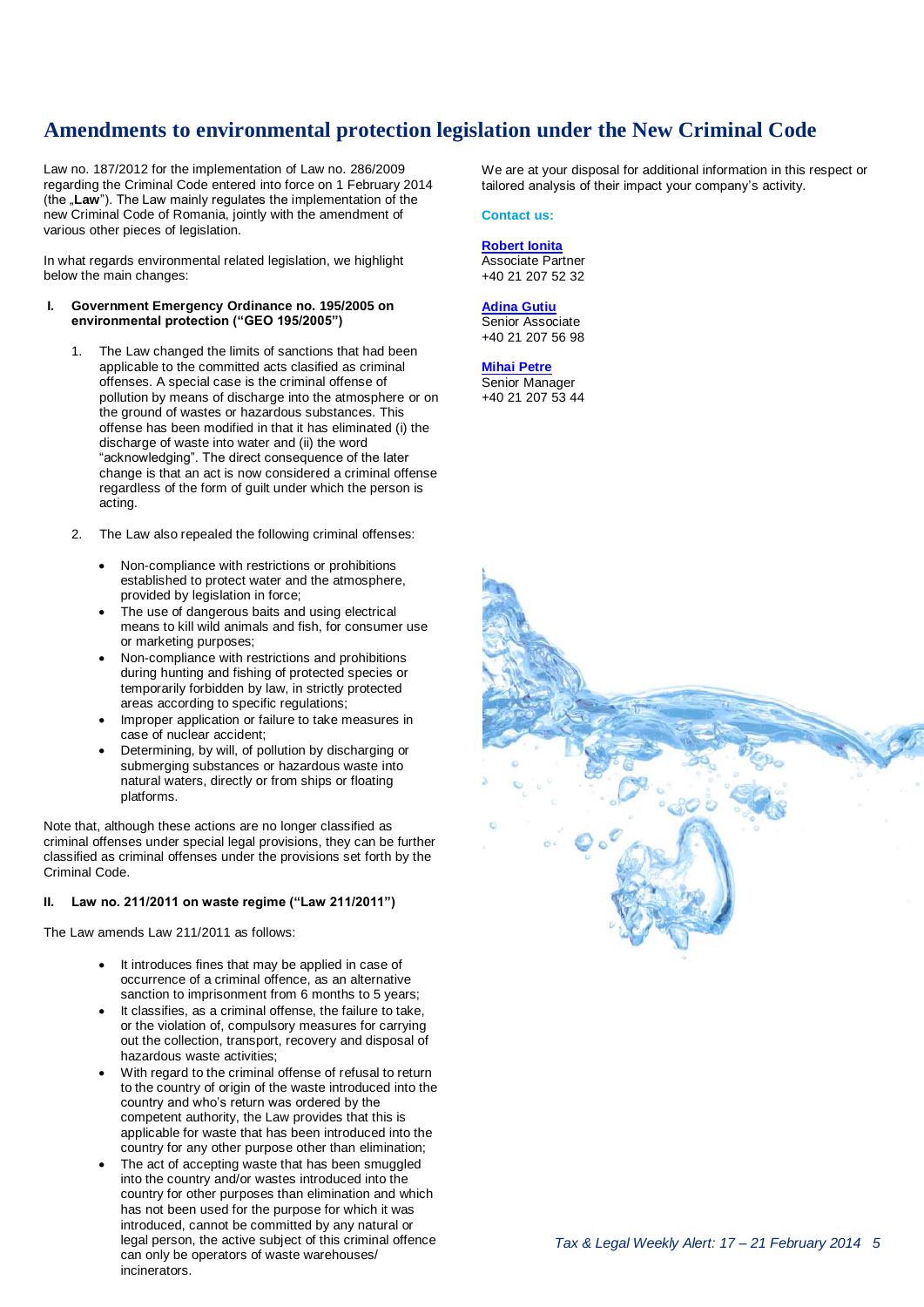## **Legal framework on the general associated conditions to the power supply license**

On 18 February 2014, the Order of the President of the National Regulatory Authority in the Energy Field ("**ANRE**") no. 8/2014 for the approval of the general associated conditions of a power supply license has been published in the Official Gazette.

The new regulation establishes the legal framework for the power supply license. We shall present herein the main rights and obligations of the license holder, as well as the additional conditions for the license holder in comparison with the Regulation for the issuance of authorizations and licenses in the energy sector as approved by ANRE Order no. 48/2013.

#### **1. Rights and obligations of the licensee holder**

#### **The order provides clarifications on the rights and obligations of the license holder, such as:**

- The right to sell electricity to final clients on the en detail market;
- The right to purchase and sell electricity on the en-gross market;
- The right to transfer the balancing responsibility to the party responsible for balancing, which has been registered at the transport operator and system operator, according to the regulations in force;
- The right of access to information held by the operators measuring the electricity consumption of end users;
- The right to request that ANRE solve certain conflicts, such as: conflict regarding the access to public electricity network, conflicts with other participants in the electricity market, contractual disputes , and so on;
- The right to launch court proceedings against the ANRE regarding modifying, revocation or suspension of the power supply license or regarding the application of certain penalties.

#### **The holder of the power supply license has the following obligations:**

- The obligation to establish a customer service for insuring the receipt and resolution of customer complaints;
- The obligation to assume responsibility of balancing to the transport and system operators in the purchase and sale, import and export of electricity, according to ANRE regulations;
- The obligation to ensure mediations with the network operator if the end user has not entered into an individual contract with the operator ;
- The obligation to provide consumption forecasts to the ANRE for the end customers with whom the holder of the license has closed deals;
- The obligation to give annual statements on the origin (the primary energy sources used) of the electricity acquired in the previous calendar year.

Furthermore, please be informed that the holder of the licensee is prohibited from cross-subsidization between its regulated activities and between its regulated and non-regulated activities.

#### **2. Communication between the license holder and his clients**

The holder of the license is required to organize and maintain a specialized structure in his relationship with his end customers, ensuring communication related to regulations regarding the electricity market. This communication system must be functioning before any licensed activity begins.

#### <span id="page-5-0"></span>**3. General control of ANRE over the activity of the licensee**

The license holder is obliged to inform the ANRE every year by15 February about the address and contact details of the customer centers that are part of the specialized structure.

Holders of more than 5,000 residential end-customers are obliged to notify the ANRE of any intention to terminate the customer relationship centers that are part of the specialized structure. Their dissolution can take place only with the prior consent of the competent authority

#### **4. Communication between the license holder and ANRE**

ANRE may require at any time the license holder to provide information that it considers related in any way to the affairs and activities he performs in the electricity sector. ANRE has the right to ask the license holder even for classified or commercially sensitive information for this purpose.

At a well-argued request of a third party or at its own initiative, ANRE can check the license holder's behaviour on the electricity market and can apply sanctions for non-compliance with certain rules. Penalties may consist in suspension or revocation of the license.

#### **5. Obligation of notifying ANRE**

The license holder is obliged to inform the competent authority about:

- anything which constitutes a violation of the licensing conditions within 8 days of the occurrence;
- change of the legal representative of the license holder within 10 days of its registration in the national trade register office;
- changes in license holder's status generated by mergers, divisions, etc., within 30 days from the appearance;
- change of mailing address used when communicating with ANRE within 10 days before the effective change takes place;
- change of contact details within 10 days after the change takes place;
- incapacity or bankruptcy of the holder, within 8 days of the onset of this condition;
- the cancellation of the issuer or the expiration of an act that led to the granting of the license within 8 days from the date of the occurrence of the event;
- loss of legal title over the real estate used by the license holder for supplying work, within 8 days of the occurrence of the event.
- the license holder is required to notify ANRE about its intention to perform activities that would lead to tangible assets used for activities authorized by the license to be transferred to another person or to share capital being reduced by at least 25%. The notification must be sent within at least 60 days before the date on which the event occurs. Following this notification the competent authority will decide to amend, withdraw or transfer the license.

#### **6. Depositing and keeping financial guarantees**

The license holder has the obligation to deposit and keep financial guaranties needed to ensure the continuity of the supply of energy. The guaranties must be deposited before providing electricity.

The amount of the guarantee provided cannot be at any moment less than the amount of funds needed to carry on the ongoing contracts for 30 days. In the case of suppliers of last resort, the guaranties cannot be less than 10 % of the average monthly turnover registered in the previous year from activities covered by the license.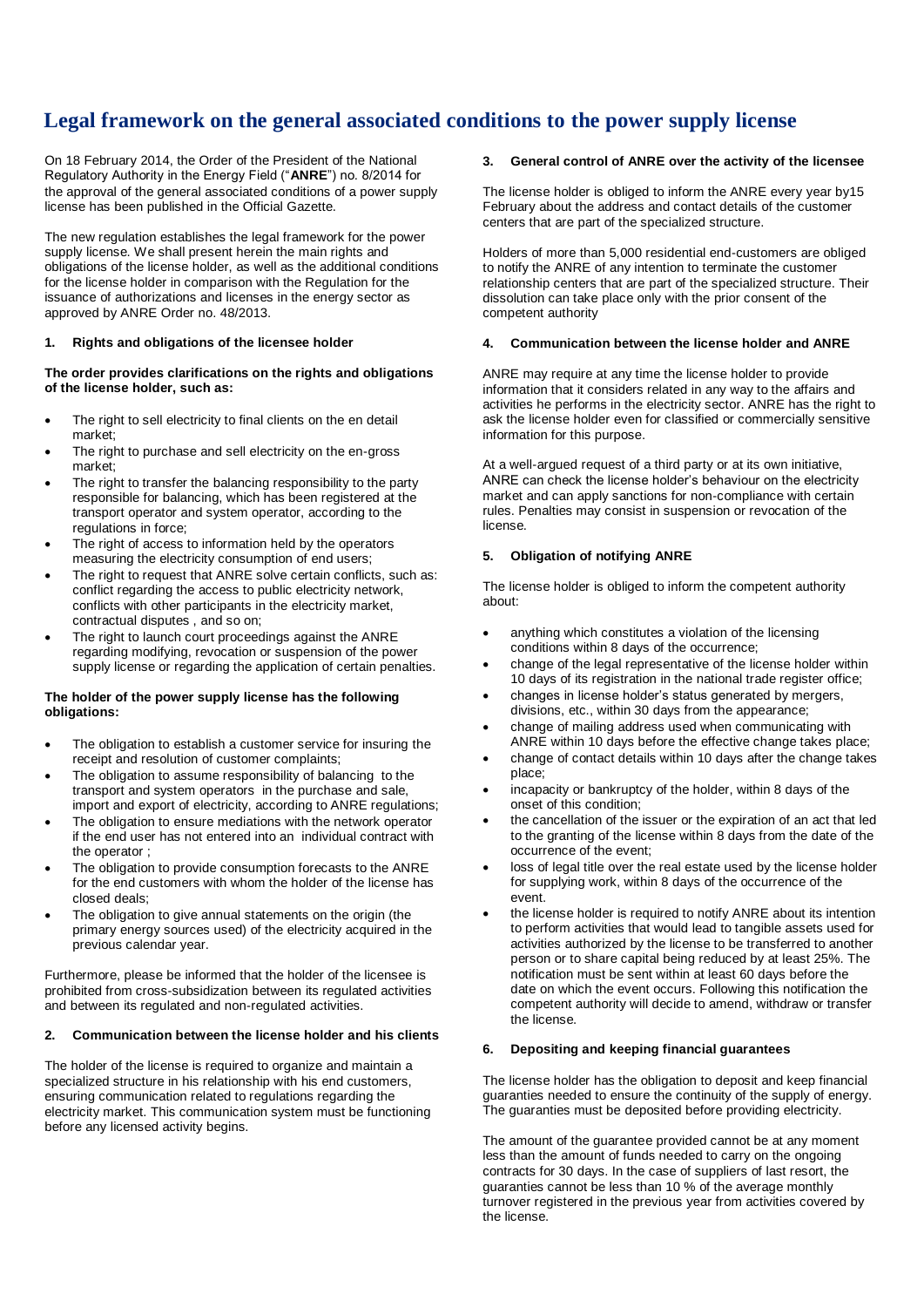#### **7. Issuing statements and financial reports**

The holder is required to prepare separate financial statements for activities subject to the license, as these activities would be performed by different operators. The license holder must indicate in writing the rules adopted in the allocation of income and expenses between activities.

The license holder ensures that the auditing of accounting records are made by a person legally authorized to do financial auditing. For each financial year, the license holder sends to ANRE a copy of the financial statements and of the auditors' report, as well as the annual financial report referring to the activities covered by the license. The financial report format and content must be consistent with the methodology issued by ANRE. The financial report and annual financial statements must be sent to ANRE within 30 days of the date on which they must be submitted to the tax authority. Also, the license holder must submit to ANRE a copy of the company's financial statements for the first six months of each financial year within 30 days of the date on which they must be submitted to the tax authority.

#### **Contact us:**

#### **[Alexandru Reff](mailto:areff@deloitteCE.com)**

**Partner** +40 21 207 52 48

**[Georgiana Singurel](mailto:gsingurel@deloitteCE.com)** Associate Partner +40 21 207 52 86